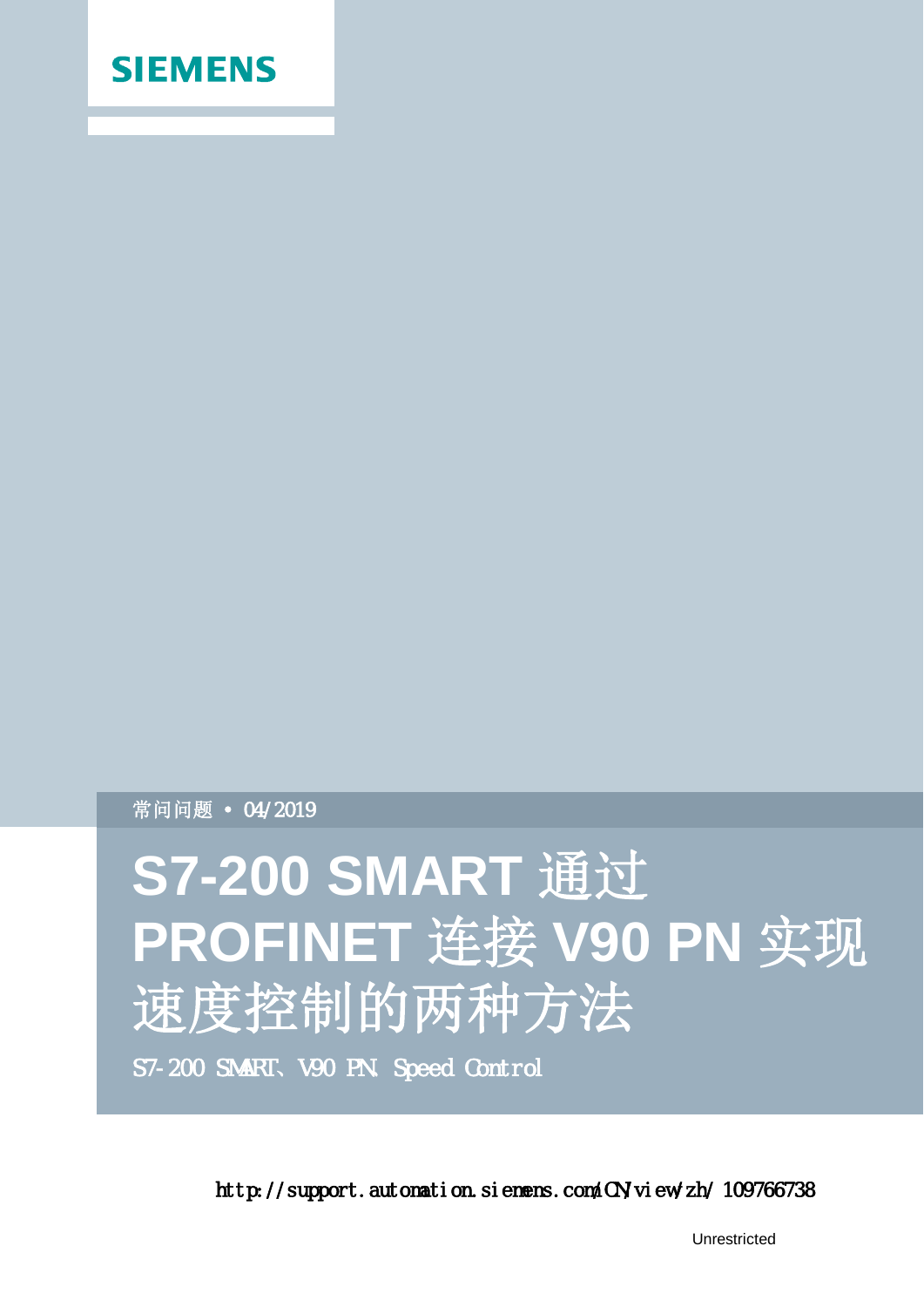Copyright © Siemens<br>AG Copyright year<br>All rights reserved

目录

#### $\mathbf{1}$  $\overline{2}$  $\overline{\mathbf{3}}$  $\overline{\mathbf{4}}$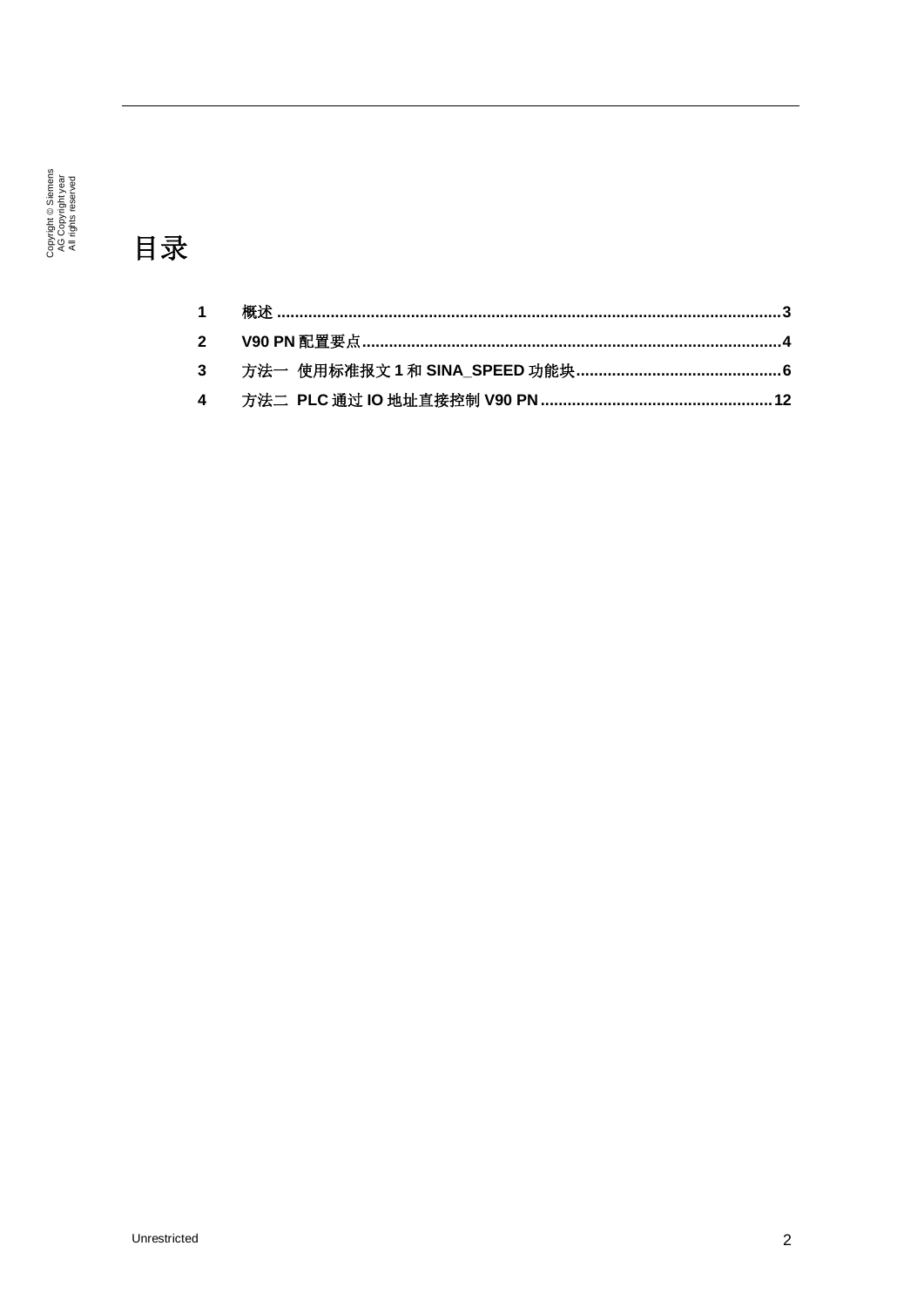#### Copyright © Siemens<br>AG Copyright year<br>All rights reserved Copyright ã Siemens AG Copyright year All rights reserved

## <span id="page-2-0"></span>**1** 概述

<span id="page-2-1"></span>从 STEP 7-Micro/WIN SMART V2.4 和 S7-200 SMART PLC(固件版本 V2.4)开始 增加了 PROFINET 通信的功能,通过 PROFINET 接口可与 V90 PN 伺服驱动器进 行通信连接进行速度控制,此接口可支持八个连接(IO 设备或驱动器)。实现的方 法主要有以下两种:

- 1. V90 使用 1 号标准报文, PLC 通过调试软件中提供的 SINAMICS 库功能块 SINA\_SPEED 对 V90PN 进行速度控制。
- 2. V90 使用 1 号标准报文, 不使用任何专用程序块, 利用报文的控制字和状态字 通过编程进行控制,使用这种方式需要对报文结构比较熟悉。

本文对这几种控制方法分别进行详细介绍。

需要安装的软件如下:

- STEP 7-Micro/WIN SMART V2.4 调试软件
- · STEP 7 Micro/WIN V2.4 SINAMIC control 库更新工具 <https://support.industry.siemens.com/cs/cn/en/view/109766118/zh>
- · SINAMICS V-ASSISTANT 软件 <https://support.industry.siemens.com/cs/cn/en/view/109738387>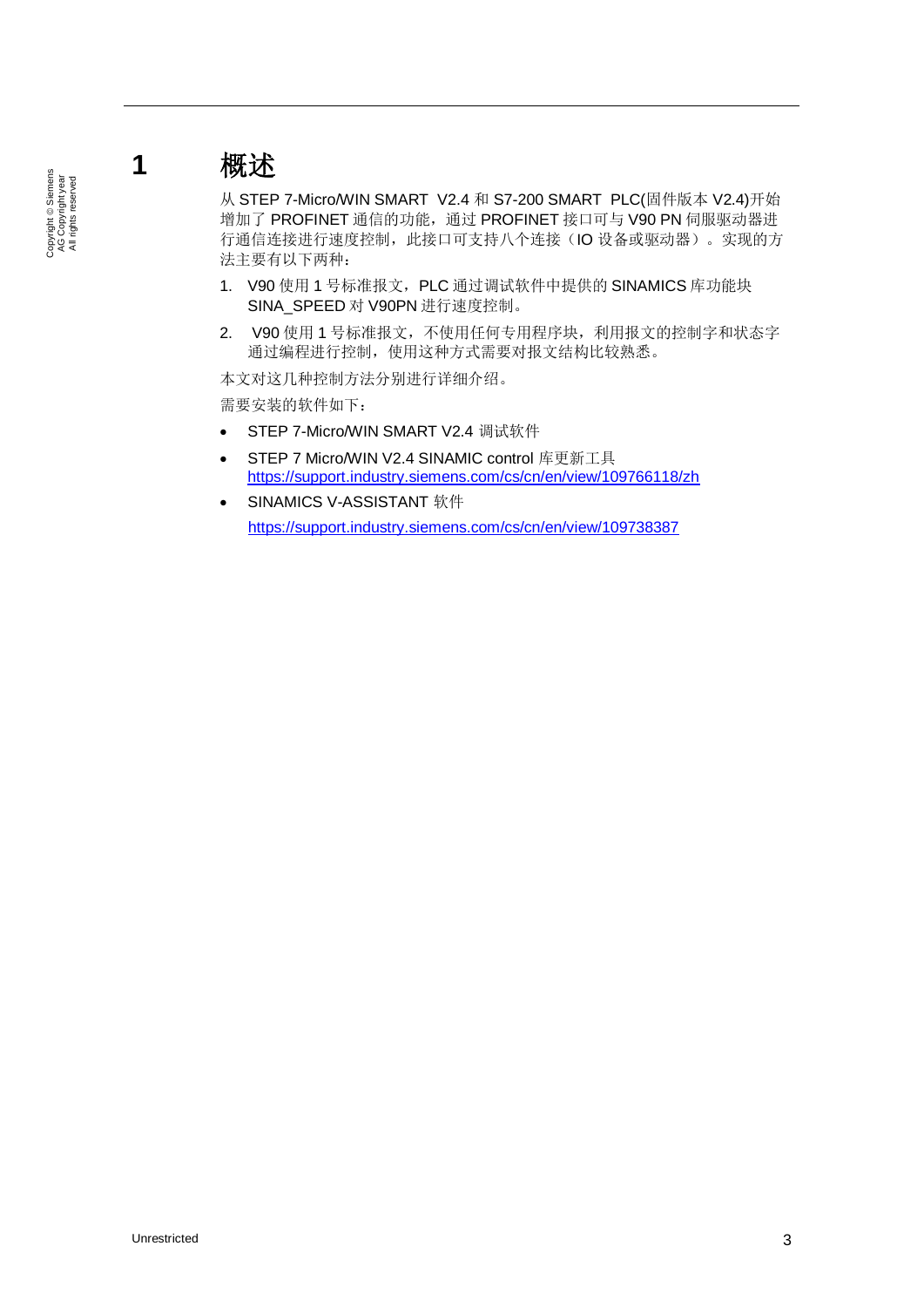Copyright © Siemens<br>AG Copyright year<br>All rights reserved Copyright ã Siemens AG Copyright year All rights reserved

### **2 V90 PN** 配置要点

<span id="page-3-0"></span>使用调试软件 V-Assistant 对 V90 PN 进行配置的要点如表 2-1 所示。

#### 表 2-1 V90 PN 配置要点

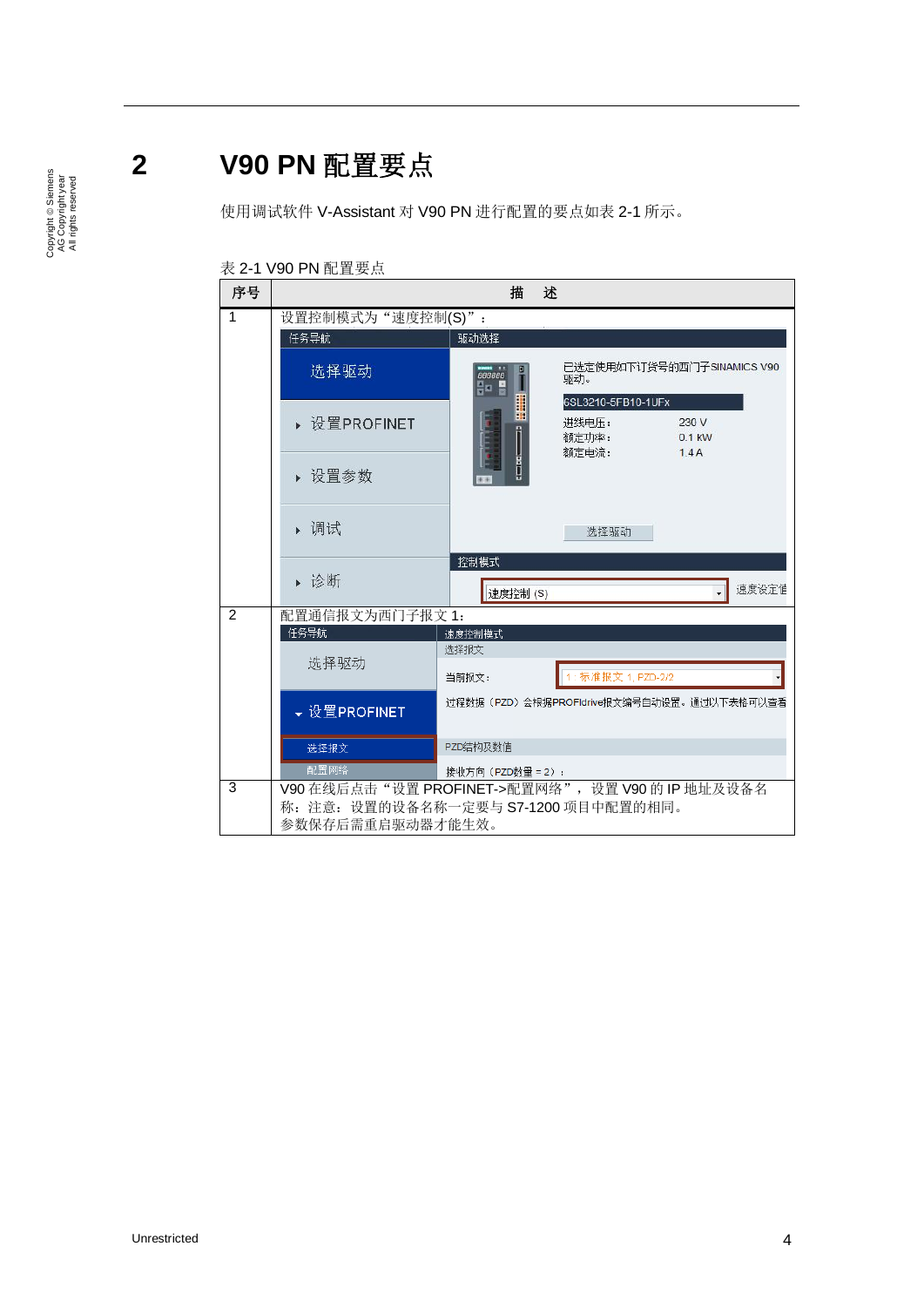| 序号 |              | 述<br>描                                                                                                                            |
|----|--------------|-----------------------------------------------------------------------------------------------------------------------------------|
|    | 任务导航<br>选择驱动 | 速度控制模式<br>PN 站名<br>$V90-42$                                                                                                       |
|    | ↓ 设置PROFINET |                                                                                                                                   |
|    | 选择报文<br>配置网络 | 6/239<br>说明: 仅数字 (0~9) ,小写字母 (a~z) 以及英文字符 (-和.) 可用。                                                                               |
|    | ▶ 设置参数       | IP协议<br>192<br>168<br>42<br>1<br>PN 站的 IP 地址                                                                                      |
|    | ▶ 调试         | 255<br>255<br>255<br>$\theta$<br>PN 站的子网掩码<br>۰.<br>ı.<br>$\mathbf 0$<br>$\overline{0}$<br>$\circ$<br>$\overline{0}$<br>PN 站的默认网关 |
|    | ▶ 诊断         |                                                                                                                                   |
|    |              | 保存并激活 PN 站名及 IP 协议<br>保存并激活                                                                                                       |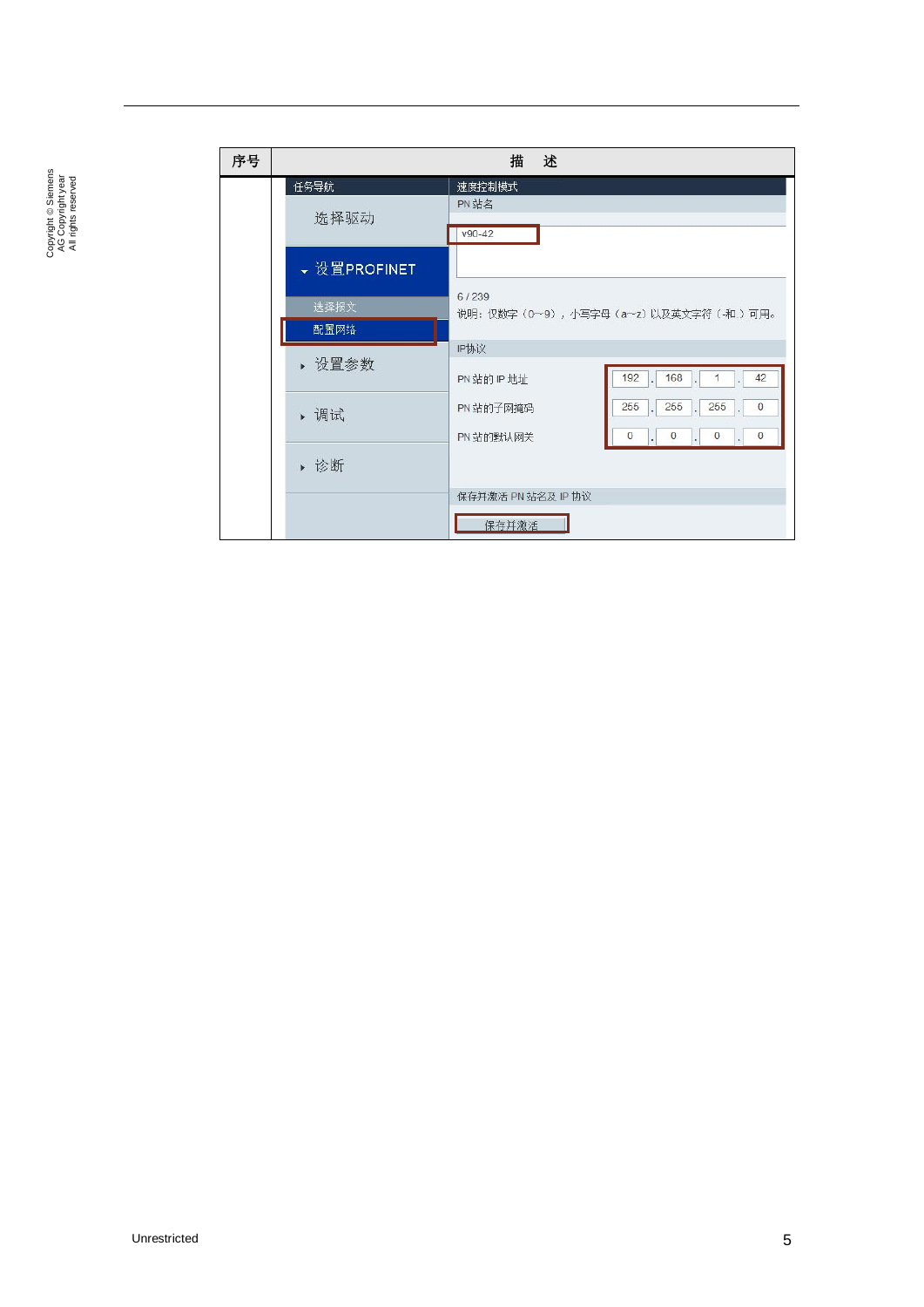<span id="page-5-0"></span>**3** 方法一 使用标准报文 **1** 和 **SINA\_SPEED** 功能 块

> V90 PN 与 PLC 采用 PROFINET RT 通信方式并使用报文 1, STEP 7-Micro/WIN SMART V2.4 软件配置 S7-200 SMART 项目步骤如表 3-1 所示。

> 表 3-1 PLC 项目配置步骤 序号 | キュー インディング おおおお 描かる 描かる おおおお 1 创建新项目,选择使用的 PLC 型号,本文使用的是 ST20 : 60 读取 写入 **| 读/写 | 状态** 系统块 主要  $\ensuremath{\mathfrak{a}}$ Ō 订货号 输出 ◎■■■■星 C. CPU ST20 (DC/DC/DC) - V02.04...  $\overline{\circ}$ Q0.0 6ES7 288-1ST20-0... ∢ **SB** P ® Project1 (C:\Users\SIEMENS-PG\D A E... 40 Hà Thiệt  $\overline{\mathbf{1}}$  $=$  CPU ST20 E... ■ 作用 チリチ E... ■ 回符号表 以太网端口 ■ 通信 ■ ■状态图表 ■数字量输入 V IP 地址数据固定为下面的值,不能通过其它方式更改 ■■数据块  $\begin{array}{|l|} \hline \text{ } & \text{I0.0 - I0.1} \\ \hline \text{ } & \text{I1.0 - I1.1} \\ \hline \end{array}$ ■ 系统块 国交叉引用 IP 地址: 192 . 168 . 1 . 12 ■ 数字量输出 ■ 通信 子网掩码: 255 . 255 . 255 . 0 + 3向导  $e$ 一口工具 回指令  $\overline{\mathbf{0}}$  $\overline{\mathbf{0}}$  $\overline{\mathbf{0}}$  $\overline{\mathbf{0}}$ 默认网关: 国收藏夹 ■ 四位逻辑 站名称: smart200 ■ 四时钟 2 | 下载 SINAMICS V90 PROFINET GSD 文件: <https://support.industry.siemens.com/cs/ww/en/view/109737269> 安装解压缩后 V90 PN 的 GSD 文件: T SHI T T T T T T T T T T T T ■ 项目 门创建  $\frac{1}{2}$ **全国打开文件** POLI 保存 51上一个 - 上传 下载 打印 新建 ■ 数据页 17分入 **GSDMI** 管理 主要  $\ensuremath{\mathfrak{p}}$ GSDML 管理 ONDER 简介 S Project1 (C:\Users\SIEMENS-PG\D 可用"GSDML 管理"来为 PROFINET 安装和删除 GSDML 文件。 →新増功能<br>- CPU ST20 ■ CFO 3 ■ ■符号表<br>■ ■状态图表 导入的 GSDML 立件  $\overline{\mathbf{X}}$  (#  $\overline{\mathbf{A}}$  GSDML-V2.32-Siemens-Sinamics\_V90-20180321.xml 导入新的 GSDML ■ 国传送 ■ 國程序控制 C:\Users\SIEMENS-PG\Desktop\work\GSDML\_file\_v2.32\_sinamcis\_v90pn\_201803. ■移位/循环 3 | 通过向导功能, 配置 PROFINET 通信站点和报文信息, 首先选择 PLC 为 PROFINET 控制器,随后点击下一步按钮:

Copyright ⊚ Siemens<br>AG Copyright year<br>All rights reserved Copyright ã Siemens AG Copyright year All rights reserved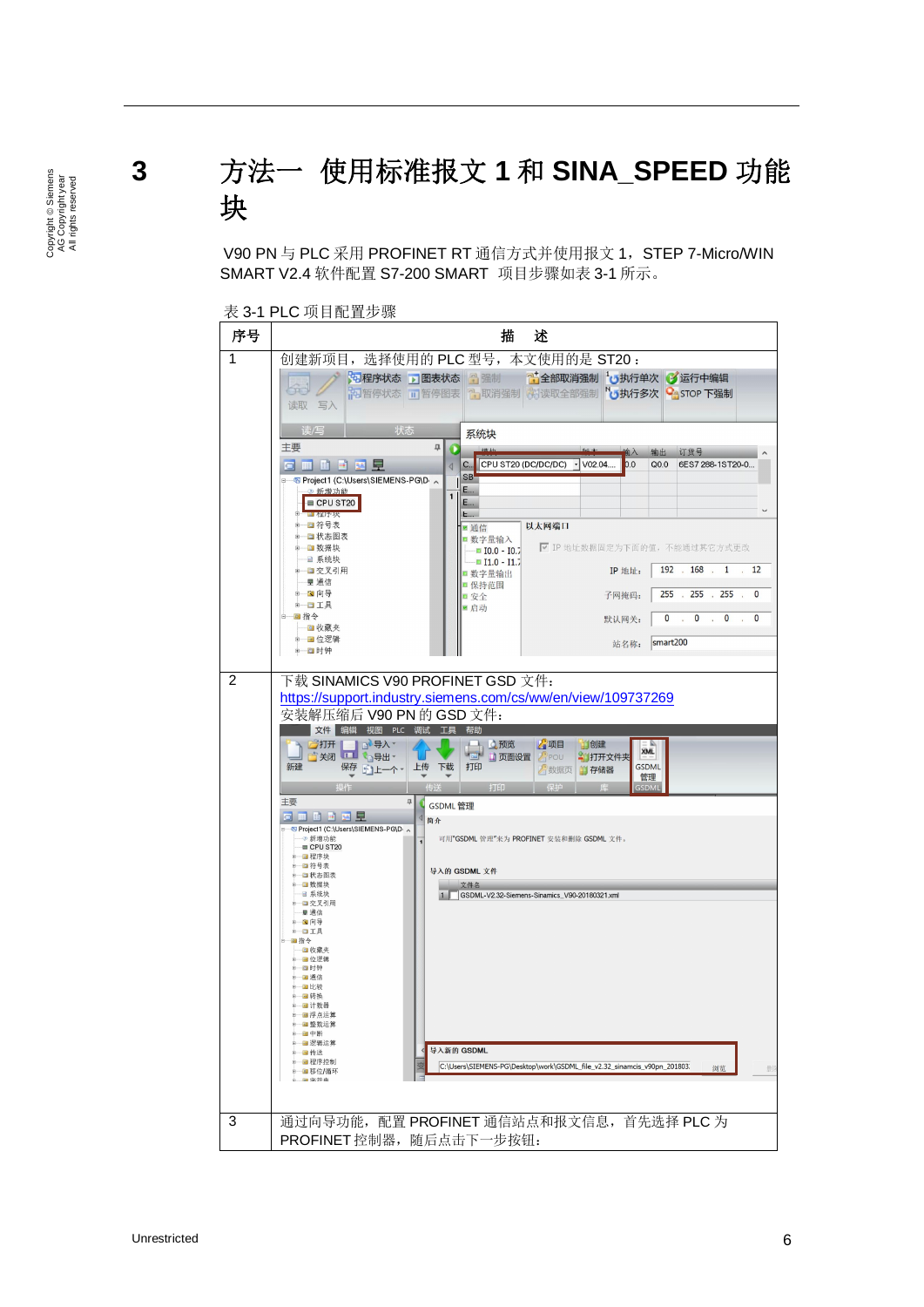

Copyright ⊚ Siemens<br>AG Copyright year<br>All rights reserved Copyright ã Siemens AG Copyright year All rights reserved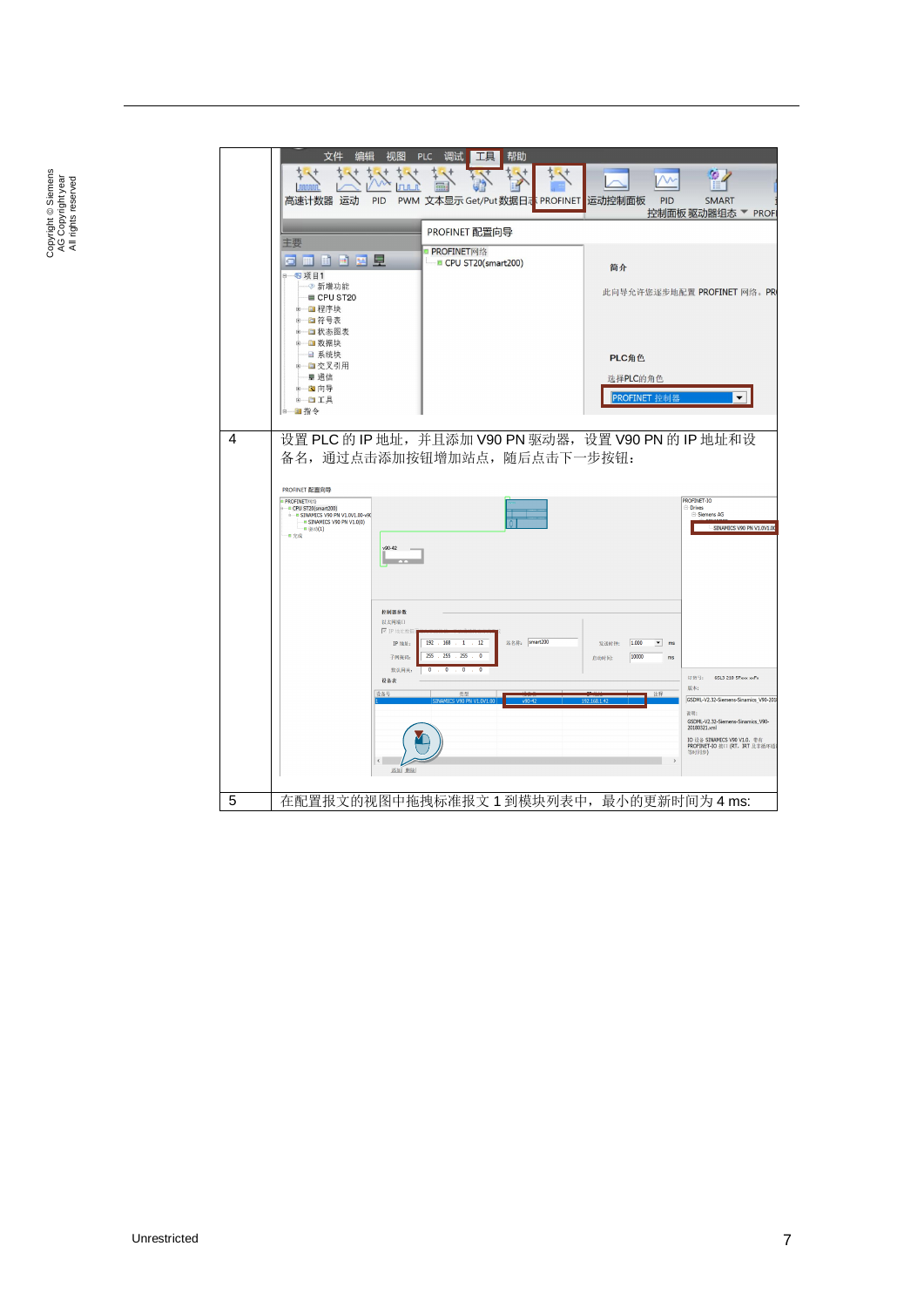| $\mathbf{1}$<br>$\overline{c}$<br>3 <sub>1</sub><br>$\overline{4}$<br>$5\overline{)}$<br>$6\overline{6}$<br>$\overline{\mathcal{L}}$<br>8<br>$\overline{9}$<br>10<br>$\left\langle \right\rangle$<br>添加<br>上一步<br>随后点击下一步按钮直至完成。<br>PROFINET 配置向导<br><b>JFINET</b> F4%<br>CPU ST20(smart200)<br>- SINAMICS V90 PN V1.0V1.00-v90-42<br>- SINAMICS V90 PN V1.0V1.00-v90-42 |
|--------------------------------------------------------------------------------------------------------------------------------------------------------------------------------------------------------------------------------------------------------------------------------------------------------------------------------------------------------------------------|
|                                                                                                                                                                                                                                                                                                                                                                          |
|                                                                                                                                                                                                                                                                                                                                                                          |
|                                                                                                                                                                                                                                                                                                                                                                          |
|                                                                                                                                                                                                                                                                                                                                                                          |
|                                                                                                                                                                                                                                                                                                                                                                          |
|                                                                                                                                                                                                                                                                                                                                                                          |
|                                                                                                                                                                                                                                                                                                                                                                          |
|                                                                                                                                                                                                                                                                                                                                                                          |
|                                                                                                                                                                                                                                                                                                                                                                          |
|                                                                                                                                                                                                                                                                                                                                                                          |
| $\blacksquare$ $\otimes$ $\otimes$ $(1)$<br>常成                                                                                                                                                                                                                                                                                                                           |
|                                                                                                                                                                                                                                                                                                                                                                          |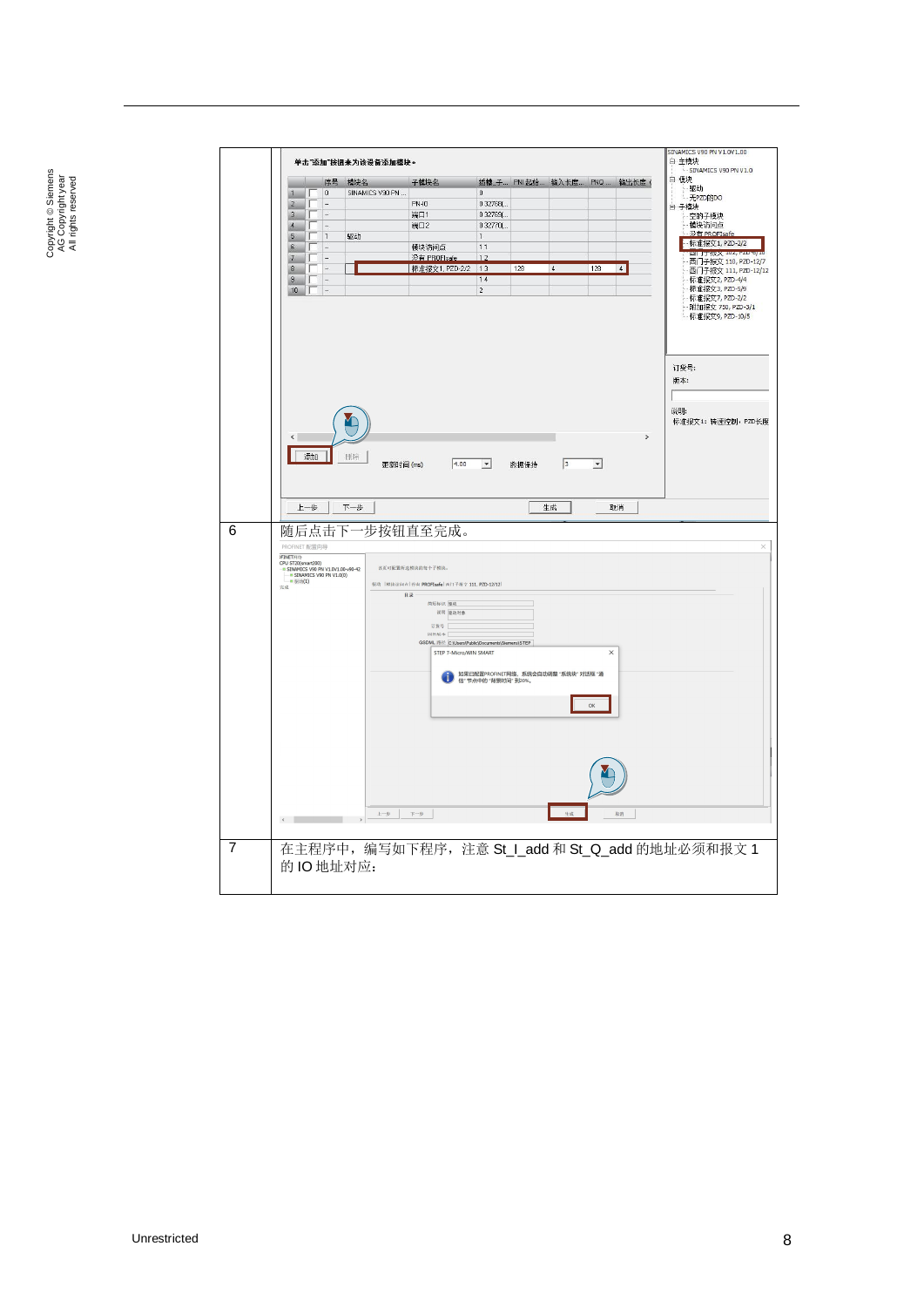|   | 主要<br>п.                                                                |                              |                              | ♪●必じ◆上传・↓下载・「協通入・牧園除・ 短隔 □台目白目目目も惜 です^→ →       |                                          |  |
|---|-------------------------------------------------------------------------|------------------------------|------------------------------|-------------------------------------------------|------------------------------------------|--|
|   | ◎ 皿 ■ ■ ■ 豆 早                                                           | MAIN X                       | SBR_0<br>INT_0               |                                                 |                                          |  |
|   | El-43 SpeedControl (CAUsersASIMOTION<br>白 回 指令                          | 【相応再開                        |                              |                                                 |                                          |  |
|   | 图收藏夹<br>由 - 位逻辑                                                         | 程序段注释<br>$\mathbf{1}$        |                              |                                                 |                                          |  |
|   | 电图时钟                                                                    | Always_On                    |                              | SINA_SPEED<br>EN                                |                                          |  |
|   | 由 列通信<br>田 】比较                                                          |                              |                              |                                                 |                                          |  |
|   | 由 转换<br>田 山 计数器                                                         | Enable                       |                              | EnableAxis                                      |                                          |  |
|   | 田 田 浮点运算<br>由 1 整数运算                                                    |                              |                              |                                                 |                                          |  |
|   | 由 中断<br>中 國 逻辑运算                                                        | Ack_error                    |                              |                                                 |                                          |  |
|   | 田 国 传送<br>电 社 程序控制                                                      |                              |                              | AckError                                        |                                          |  |
|   | 由 四移位/循环<br>由 图 字符串                                                     |                              |                              | Speed_setting SpeedSp<br>AxisEnabled Enabled    |                                          |  |
|   | 田 画 表格                                                                  |                              |                              | Max_speed-RefSpeed                              | Lockout-Non_enabled                      |  |
|   | 由 @ 定时器<br><b>E-O PROFINET</b>                                          |                              |                              | Config_word ConfigAxis<br>&IB128-Starting_I_add | ActVelocity Current_speed<br>Error-Error |  |
|   | 白國库<br>El- Modbus RTU Master (v2.0)                                     |                              |                              | &QB128-Starting_Q_add                           |                                          |  |
|   | EI-[1] Modbus RTU Master2 (v2.0)<br><b>E-M</b> Modbus RTU Slave (v3.1)  |                              |                              |                                                 |                                          |  |
|   | El-Cl Modbus TCP Client (v1.0)<br>Hi-Hill Modbus TCP Server [v1.0]      | 符号                           | 地址                           | 注释                                              |                                          |  |
|   | Ei-B Open User Communication (<br><b>ELET PN Read Write Record (v1)</b> | Ack_error<br>Always_On       | V5000.1<br>SM0.0             | 始终接通                                            |                                          |  |
|   | EI-BI SINAMICS Control (v1.1)<br>SINA_POS                               | Config_word<br>Current_speed | VW5010<br>VD5014             |                                                 |                                          |  |
|   | SINA_SPEED<br>organization in contract price                            | Enable<br>Enabled            | V5000.0<br>V5012.0           |                                                 |                                          |  |
|   | SINA_PARA_S                                                             | Error<br>Max_speed           | V5012.2<br>VD5006            |                                                 |                                          |  |
|   | <b>B-B</b> USS Protocol (v2.1)<br>由 调用子例程                               | Non_enabled<br>Speed_setting | V5012.1<br>VD5002            |                                                 |                                          |  |
|   |                                                                         |                              |                              |                                                 |                                          |  |
| 8 | 程序中使用的符号表地址定义如下图所示:                                                     |                              |                              |                                                 |                                          |  |
|   | Enable                                                                  |                              | $\overline{\text{V}}$ 5000.0 |                                                 |                                          |  |
|   | Ack_error                                                               |                              | V5000.1                      |                                                 |                                          |  |
|   | Speed setting                                                           |                              | <b>VD5002</b>                |                                                 |                                          |  |
|   |                                                                         |                              |                              |                                                 |                                          |  |
|   | Max_speed                                                               |                              | <b>VD5006</b>                |                                                 |                                          |  |
|   | Config_word                                                             |                              | VW5010                       |                                                 |                                          |  |
|   | Enabled                                                                 |                              | V5012.0                      |                                                 |                                          |  |
|   | Non enabled                                                             |                              | V5012.1                      |                                                 |                                          |  |
|   | Current_speed                                                           | VD5014                       |                              |                                                 |                                          |  |
|   | Error                                                                   |                              | V5012.2                      |                                                 |                                          |  |
| 9 | SINA_SPEED 功能块说明:                                                       |                              |                              |                                                 |                                          |  |
|   | 输入参数:                                                                   |                              |                              |                                                 |                                          |  |
|   | 输入信号                                                                    | 类型                           | 含义                           |                                                 |                                          |  |
|   | EnableAxis                                                              | <b>BOOL</b>                  |                              | =1,驱动使能                                         |                                          |  |
|   | AckError                                                                | <b>BOOL</b>                  |                              |                                                 |                                          |  |
|   |                                                                         |                              |                              | 驱动故障应答                                          |                                          |  |
|   | SpeedSp                                                                 | <b>REAL</b>                  |                              | 转速设定值[rpm]                                      |                                          |  |
|   | RefSpeed                                                                | REAL                         |                              | 驱动的参考转速[rpm], 对应于驱动器                            |                                          |  |
|   |                                                                         |                              |                              | 中的 p2000 参数                                     |                                          |  |
|   | ConfigAxis                                                              | <b>WORD</b>                  |                              | 默认设置为 16#003F, 说明参看下表                           |                                          |  |
|   | Starting I add                                                          | <b>DWORD</b>                 |                              | V90 PN I 存储区起始地址的指针                             |                                          |  |
|   | Starting_Q_add                                                          | <b>DWORD</b>                 |                              |                                                 |                                          |  |
|   |                                                                         |                              |                              | V90 PN Q 存储区起始地址的指针                             |                                          |  |
|   |                                                                         |                              |                              |                                                 |                                          |  |
|   | ConfigAxis 的各位说明:                                                       |                              |                              |                                                 |                                          |  |
|   | 位                                                                       | 默认值                          | 含义                           |                                                 |                                          |  |
|   | 位0                                                                      | 1                            | OFF <sub>2</sub>             |                                                 |                                          |  |
|   | 位1                                                                      | 1                            | OFF <sub>3</sub>             |                                                 |                                          |  |
|   | 位2                                                                      | $\overline{1}$               | 驱动器使能                        |                                                 |                                          |  |
|   |                                                                         |                              |                              |                                                 |                                          |  |
|   | 位3                                                                      | $\overline{1}$               |                              | 使能/禁止斜坡函数发生器使能                                  |                                          |  |
|   | 位4                                                                      | $\overline{1}$               |                              | 继续/冻结斜坡函数发生器使能                                  |                                          |  |
|   | 位5                                                                      | $\overline{1}$               | 转速设定值使能                      |                                                 |                                          |  |
|   | 位6                                                                      | 0                            | 打开抱闸                         |                                                 |                                          |  |
|   | 位7                                                                      | 0                            | 速度设定值反向                      |                                                 |                                          |  |
|   |                                                                         |                              |                              |                                                 |                                          |  |
|   | 位8                                                                      | 0                            | 电动电位计升速                      |                                                 |                                          |  |
|   | 位9                                                                      | 0                            | 电动电位计降速                      |                                                 |                                          |  |
|   |                                                                         |                              |                              |                                                 |                                          |  |
|   |                                                                         |                              |                              |                                                 |                                          |  |
|   | 输出参数:                                                                   |                              |                              |                                                 |                                          |  |
|   | 输出信号                                                                    | 类型                           | 含义                           |                                                 |                                          |  |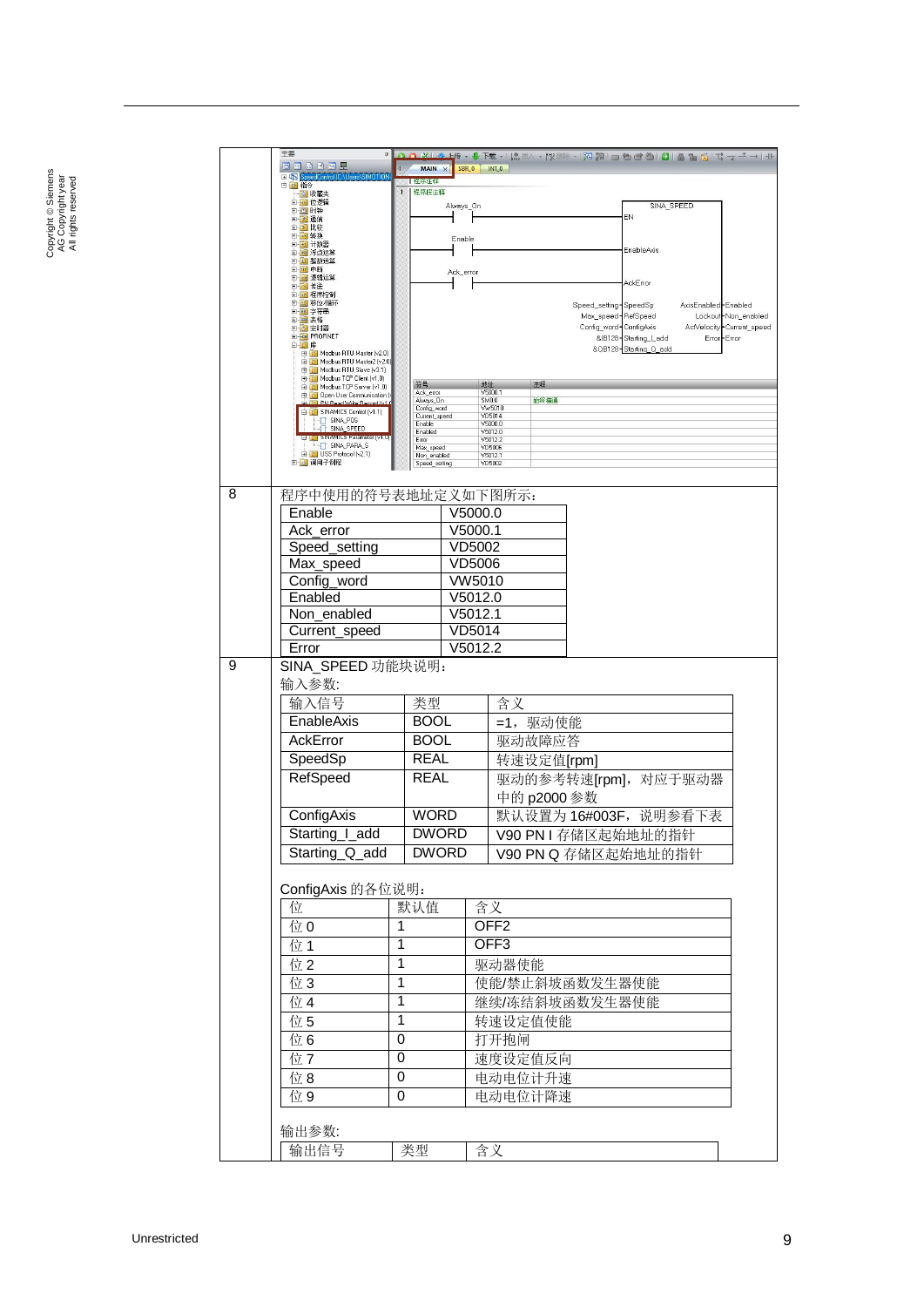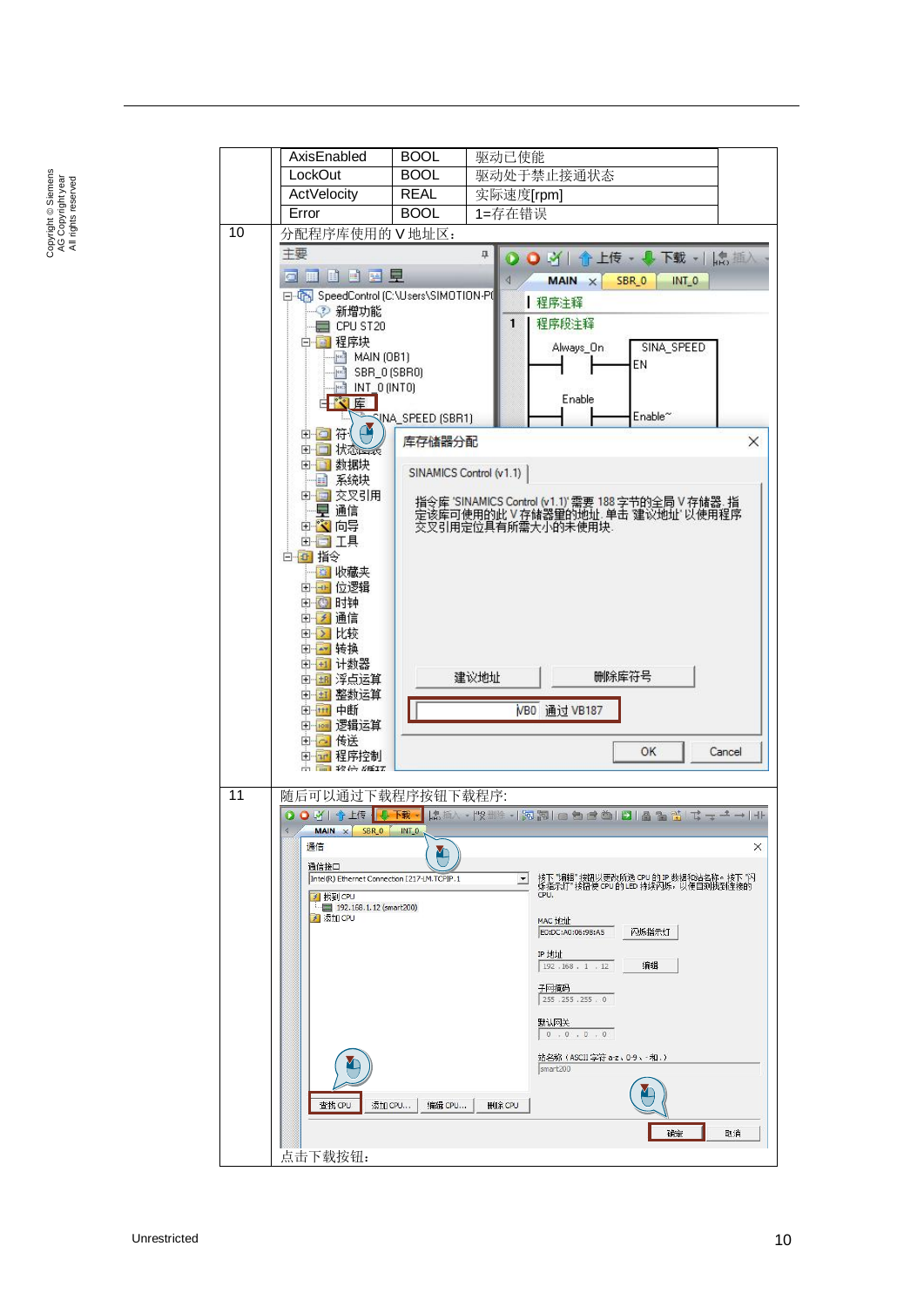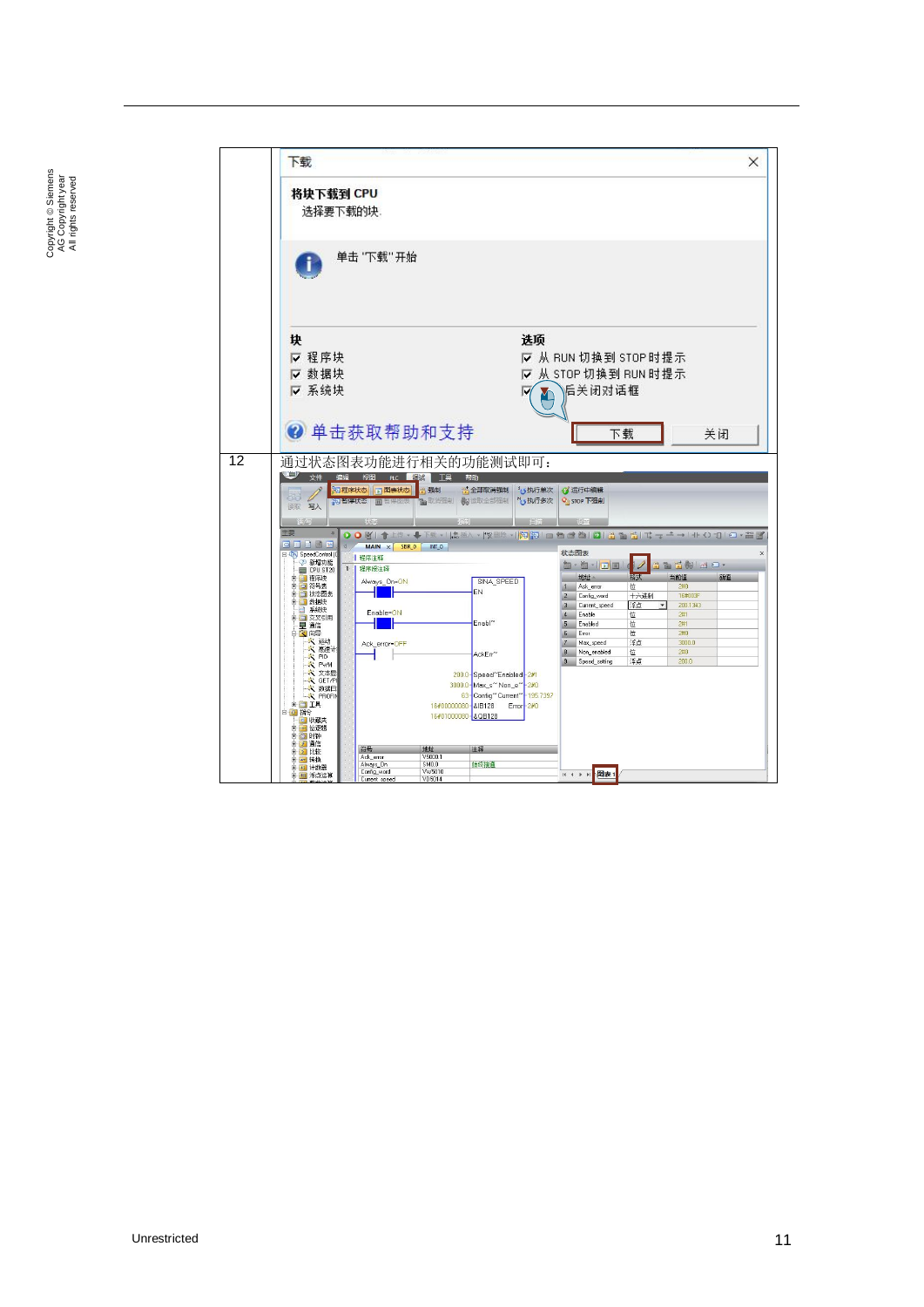## **4** 方法二 **PLC** 通过 **IO** 地址直接控制 **V90 PN**

<span id="page-11-0"></span>此种控制方式无需专用的程序块,直接给定速度。V90 使用标准报文 1, 项目及网 络配置步骤与第 3 章节中的方法相同。基于 PROFINET RT 通信,通过对输出的第 一个控制字进行驱动器的起停控制、第二个控制字可以指定电机运行的速度。PLC 中的编程示例如表 4-1 所示。



表 4-1 PLC 中的编程示例

Copyright © Siemens<br>AG Copyright year<br>All rights reserved Copyright ã Siemens AG Copyright year All rights reserved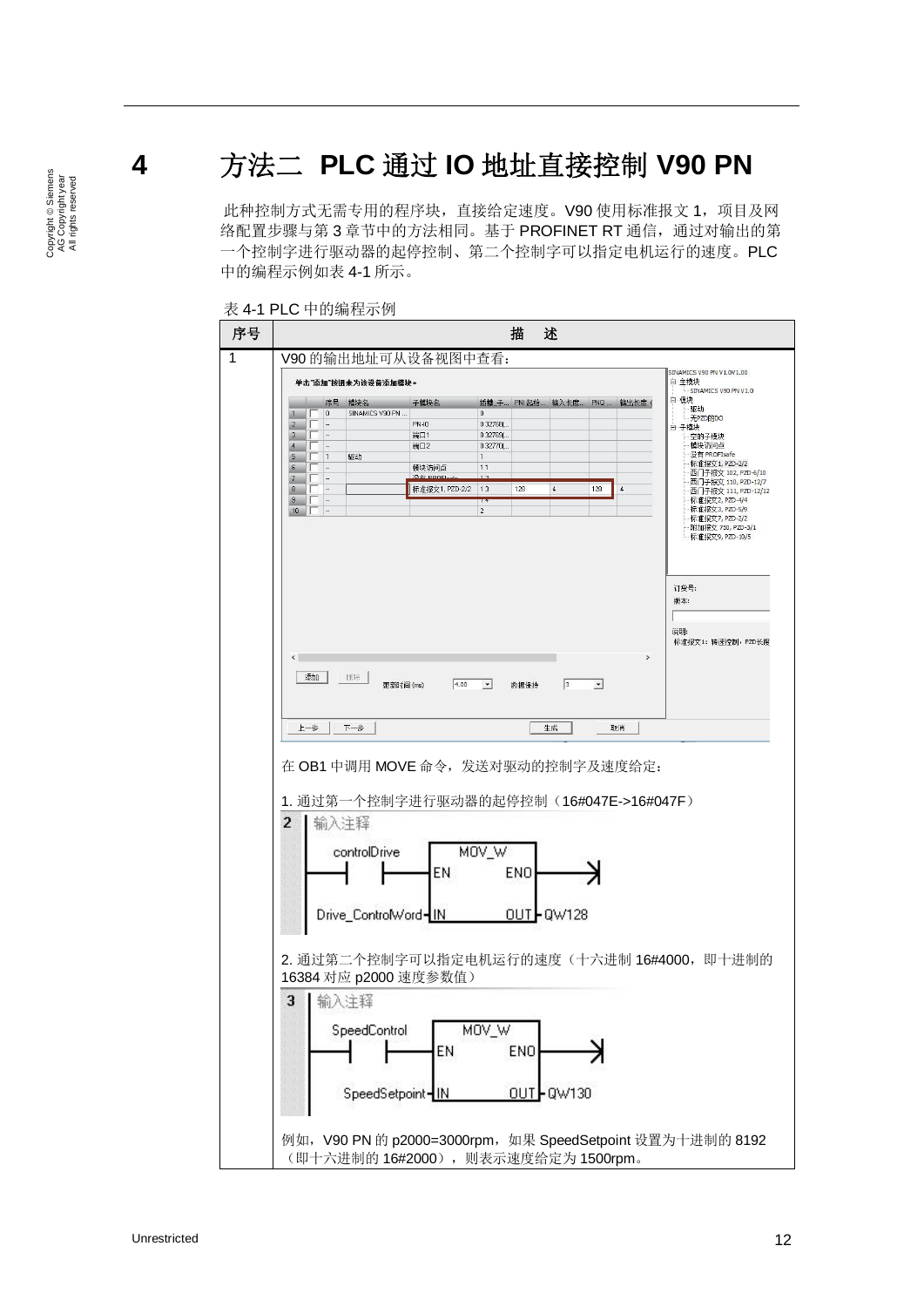| 序号                             |                                              | 描<br>述                                     |                                            |                                     |                                 |    |  |  |
|--------------------------------|----------------------------------------------|--------------------------------------------|--------------------------------------------|-------------------------------------|---------------------------------|----|--|--|
|                                |                                              | 可以通过监控表进行运行测试,先给控制字 16#047E 及速度给定:         |                                            |                                     |                                 |    |  |  |
|                                | 状态图表                                         |                                            |                                            |                                     |                                 |    |  |  |
|                                | <b>・ 白 -   コ -   6 /   3 2 3 4 5 4 5 0 -</b> |                                            |                                            |                                     |                                 |    |  |  |
|                                |                                              |                                            |                                            |                                     |                                 |    |  |  |
|                                |                                              | 地址                                         |                                            | 格式                                  | 当前值                             | 新值 |  |  |
|                                | 1                                            | controlDrive                               |                                            | 位                                   | 2#1                             |    |  |  |
|                                | $\overline{2}$                               | Drive_ControlWord                          |                                            | 十六进制                                | 16#047E                         |    |  |  |
|                                | 3                                            | IW128                                      |                                            | 二进制                                 | 2#1110_1011_0011_0001           |    |  |  |
|                                | $\overline{4}$                               | IW130                                      |                                            | 十六进制                                | 16#0000                         |    |  |  |
|                                | 5                                            | SpeedControl                               |                                            | 位                                   | 2#1                             |    |  |  |
|                                | 6                                            | SpeedSetpoint                              |                                            | 十六进制                                | 16#2000                         |    |  |  |
|                                |                                              |                                            |                                            |                                     | 再给控制字 16#047F 可以启动驱动器,并且进行速度控制。 |    |  |  |
|                                | 状态图表                                         |                                            |                                            |                                     |                                 |    |  |  |
|                                |                                              | <b>- 匈 -   コ -   6 /   3 2 3 4   2 0 -</b> |                                            |                                     |                                 |    |  |  |
|                                |                                              | 地址                                         |                                            | 格式                                  | 当前值                             | 新值 |  |  |
|                                | 1                                            | controlDrive                               |                                            | 位                                   | 2#1                             |    |  |  |
|                                | 2                                            | Drive_ControlWord                          |                                            | 十六进制                                | 16#047F                         |    |  |  |
|                                | 3                                            | IW128                                      |                                            | 二进制                                 | 2#1110_1111_0011_0111           |    |  |  |
|                                | 4                                            | IW130                                      |                                            | 十六进制                                | <b>16#1FFA</b>                  |    |  |  |
|                                | 5                                            | SpeedControl                               |                                            | 位                                   | 2#1                             |    |  |  |
|                                | 6                                            | SpeedSetpoint                              |                                            | 十六进制                                | 16#2000                         |    |  |  |
| $\overline{2}$                 | 报文 1 的控制字 STW1 控制字的位功能说明如下表所示:               |                                            |                                            |                                     |                                 |    |  |  |
|                                |                                              |                                            |                                            |                                     |                                 |    |  |  |
|                                |                                              |                                            |                                            |                                     | STW1                            |    |  |  |
|                                |                                              | 信号<br><b>STW1.0</b>                        |                                            |                                     | 描述<br>0到1上升沿=ON (可以使能脉冲)        |    |  |  |
|                                |                                              |                                            |                                            |                                     |                                 |    |  |  |
|                                |                                              |                                            | O = OFF1 (通过斜坡函数发生器制动, 消除脉冲, 准备接通就<br>绪)   |                                     |                                 |    |  |  |
|                                | <b>STW1.1</b>                                |                                            | 1 = 无 OFF2 (允许使能)                          |                                     |                                 |    |  |  |
|                                |                                              |                                            | 0=OFF2 (立即消除脉冲并禁止接通)                       |                                     |                                 |    |  |  |
|                                | <b>STW1.2</b>                                |                                            | 1 = 无 OFF3 (允许使能)                          |                                     |                                 |    |  |  |
|                                |                                              |                                            | 0 = OFF3 (通过 OFF3 斜坡 p1135 制动, 消除脉冲并禁止接    |                                     |                                 |    |  |  |
|                                |                                              |                                            | 通)                                         |                                     |                                 |    |  |  |
|                                | STW1.3                                       |                                            | 1=允许运行 (可以使能脉冲)                            |                                     |                                 |    |  |  |
|                                |                                              |                                            |                                            | 0=禁止运行(取消脉冲)<br>1=运行条件(可以使能斜坡函数发生器) |                                 |    |  |  |
| <b>STW1.4</b>                  |                                              |                                            |                                            |                                     |                                 |    |  |  |
|                                | <b>STW1.5</b>                                |                                            | 0=禁用斜坡函数发生器(设置斜坡函数发生器的输出为零)<br>1=继续斜坡函数发生器 |                                     |                                 |    |  |  |
|                                |                                              |                                            | 0=冻结斜坡函数发生器(冻结斜坡函数发生器的输出)                  |                                     |                                 |    |  |  |
| STW1.6<br>1 = 使能设定值            |                                              |                                            |                                            |                                     |                                 |    |  |  |
|                                | 0=禁止设定值(设置斜坡函数发生器的输入为零)                      |                                            |                                            |                                     |                                 |    |  |  |
| <b>STW1.7</b><br>0到1上升沿=1。应答故障 |                                              |                                            |                                            |                                     |                                 |    |  |  |
|                                |                                              | STW1.8, 9                                  | 保留                                         |                                     |                                 |    |  |  |
|                                |                                              | STW1.10                                    | 1 = 通过 PLC 控制                              |                                     |                                 |    |  |  |
|                                |                                              | STW1.11                                    | 1=设定值取反                                    |                                     |                                 |    |  |  |
|                                |                                              | STW1.12~15                                 | 保留                                         |                                     |                                 |    |  |  |
|                                | 报文 1 的控制字 ZSW1 状态字的位功能说明如下表所示:               |                                            |                                            |                                     |                                 |    |  |  |
|                                | ZSW1                                         |                                            |                                            |                                     |                                 |    |  |  |
|                                | 信号<br>描述                                     |                                            |                                            |                                     |                                 |    |  |  |